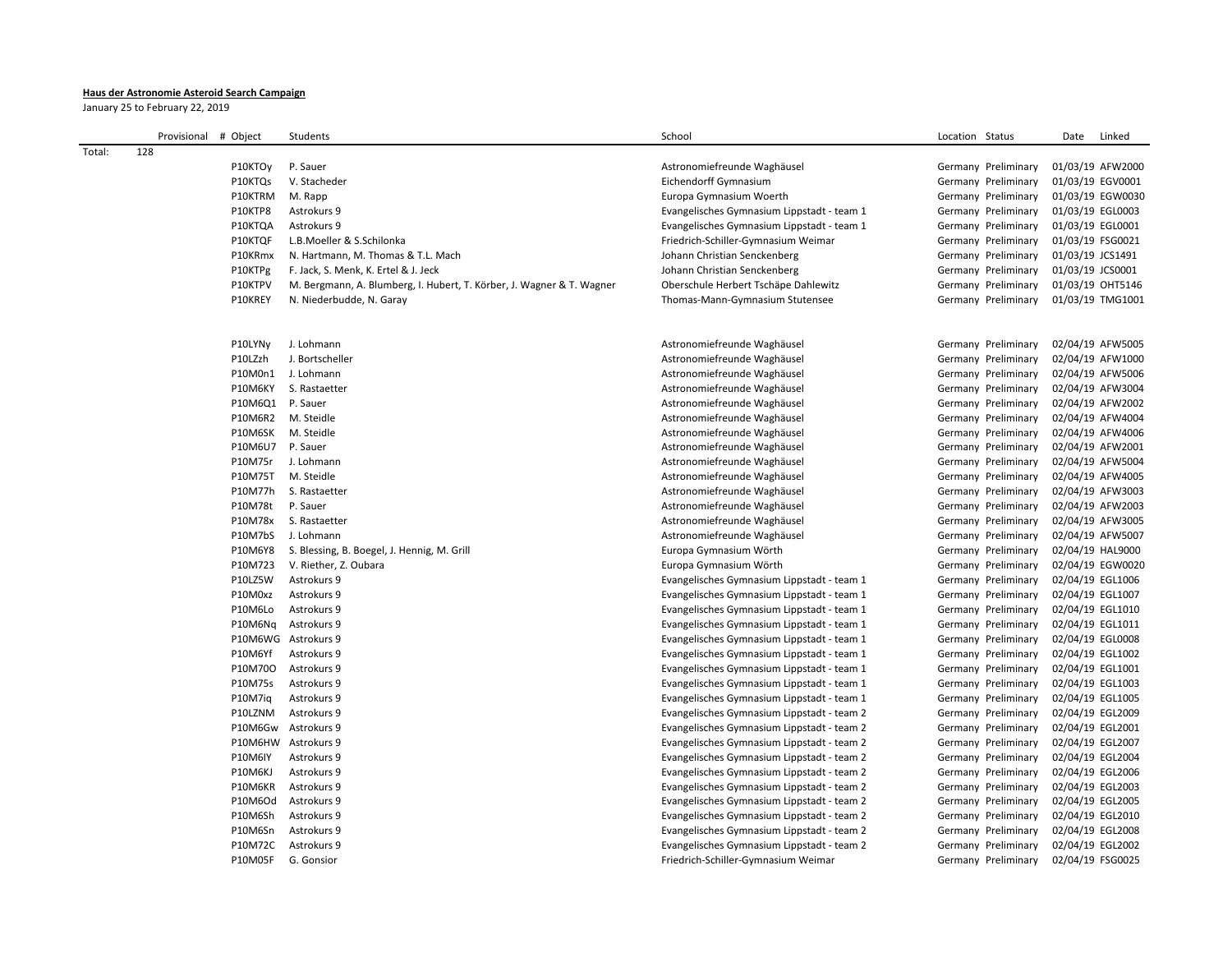P10M6Ni G. Gonsior & L.B.Moeller Consumer Friedrich-Schiller-Gymnasium Weimar Germany Preliminary 02/04/19 FSG0040 P10M6V6 L. Leferenz, L.B.Moeller & E.Zaid Friedrich-Schiller-Gymnasium Weimar Germany Preliminary 02/04/19 FSG0030 P10M6V8 L.B.Moeller Friedrich-Schiller-Gymnasium Weimar Germany Preliminary 02/04/19 FSG0032 P10M73k L.B.Moeller Friedrich-Schiller-Gymnasium Weimar Germany Preliminary 02/04/19 FSG0034 P10M74B L.B.Moeller Friedrich-Schiller-Gymnasium Weimar Germany Preliminary 02/04/19 FSG0031 P10M75f N.Gross Friedrich-Schiller-Gymnasium Weimar Germany Preliminary 02/04/19 FSG0026 P10M77i L.B.Moeller & N.Gross Friedrich-Schiller-Gymnasium Weimar Germany Preliminary 02/04/19 FSG0043 P10M7dE L.B.Moeller & N.Gross Friedrich-Schiller-Gymnasium Weimar Germany Preliminary 02/04/19 FSG0042 P10M7f4 L. Leferenz & E.Zaid Friedrich-Schiller-Gymnasium Weimar Germany Preliminary 02/04/19 FSG0038 P10LWEV T. Appeldorn COME1201 CHA CHANGER Gymnasium Marne Communication Communication Communication COME1201 P10LYWY T.Appeldorn, C. Clausen Gymnasium Marne Germany Preliminary 02/04/19 GME1204 P10LZCB T.Appeldorn, C. Clausen Germany Preliminary 02/04/19 GME1206 P10LZPz T.Appeldorn, C. Clausen Germany Preliminary 02/04/19 GME1205 P10M0kQ T. Appeldorn, C. Clausen Germany Command Gymnasium Marne Gymnasium Marne Germany Preliminary 02/04/19 GME1203 P10M6LI F. Tschepke Hansa-Gymnasium Hamburg-Bergedorf Germany Preliminary 02/04/19 HGB0021 P10M6PU F. Tschepke Hansa-Gymnasium Hamburg-Bergedorf Germany Preliminary 02/04/19 HGB0002 P10M6Ul F. Tschepke Hansa-Gymnasium Hamburg-Bergedorf Germany Preliminary 02/04/19 HGB0009 P10M76P F. Tschepke Hansa-Gymnasium Hamburg-Bergedorf Germany Preliminary 02/04/19 HGB0007 P10M7dZ F. Tschepke Hansa-Gymnasium Hamburg-Bergedorf Germany Preliminary 02/04/19 HGB0012 P10M7el F. Tschepke Hansa-Gymnasium Hamburg-Bergedorf Germany Preliminary 02/04/19 HGB0011 P10M7fh F. Tschepke Hansa-Gymnasium Hamburg-Bergedorf Germany Preliminary 02/04/19 HGB0004 P10M6KV A. Karschits, H. H., M. Weinbrecht, S. Atzmann & S. Integrierte Gesamtschule Mannheim-Herzogenried Germany Preliminary 02/04/19 IGM001 P10M6Pn J. Ochotta, R. Stolz, J. Svetlicic & M. Behsler Integrierte Gesamtschule Mannheim-Herzogenried Germany Preliminary 02/04/19 IGM002 P10M6HY N. Hartmann, T.L. Mach & M. Thomas Johann Christian Senckenberg Germany Preliminary 02/04/19 JCS1201 P10M6II W. Nikg, J. Jeck, M. Delißen Johann Christian Senckenberg Germany Preliminary 02/04/19 JCS2301 P10M6NW E. Schäfer, A. Rebholz, E. Nocker, A. Baumann Johann Christian Senckenberg Germany Preliminary 02/04/19 JCS5301 P10LZUm K. Filatov & A. Schmidt Johannes-Heidenhain-Gymnasium Germany Preliminary 02/04/19 JHG1203 P10M6Fs E. Seise, E. Strohhammer & D. Limmer Johannes-Heidenhain-Gymnasium Germany Preliminary 02/04/19 JHG1102 P10M6Fx T. Schenker & M. Gidija Johannes-Heidenhain-Gymnasium Germany Preliminary 02/04/19 JHG2015 P10M6LN K. Filatov & A. Schmidt Johannes-Heidenhain-Gymnasium Germany Preliminary 02/04/19 JHG1202 P10M6Oo M. Frei & F. Schulz-Sembten Johannes-Heidenhain-Gymnasium Germany Preliminary 02/04/19 JHG1402 P10M6P1 T. Schenker & M. Gidija Johannes-Heidenhain-Gymnasium Germany Preliminary 02/04/19 JHG2017 P10M6Sg M. Lamprecht, D. Papakyprianos & I. Kraus Johannes-Heidenhain-Gymnasium Germany Preliminary 02/04/19 JHG1501 P10M6Tm F. Werder & F. Loncar Johannes-Heidenhain-Gymnasium Germany Preliminary 02/04/19 JHG1602 P10M6US M. Reuter & C. Siegmund Johannes-Heidenhain-Gymnasium Germany Preliminary 02/04/19 JHG3008 P10M6ZY A. Seehuber & K. Petropoulos Johannes-Heidenhain-Gymnasium Germany Preliminary 02/04/19 JHG2005 P10M75h E. Seise, E. Strohhammer & D. Limmer Johannes-Heidenhain-Gymnasium Germany Preliminary 02/04/19 JHG1103 P10M75t M. Reuter & C. Siegmund Johannes-Heidenhain-Gymnasium Germany Preliminary 02/04/19 JHG3002 P10M77a L. Pfaller, I. Beckel & S. Dubravac Johannes-Heidenhain-Gymnasium Germany Preliminary 02/04/19 JHG2012 P10M77U L. Reuter, M. Reuter & C. Siegmund Johannes-Heidenhain-Gymnasium Germany Preliminary 02/04/19 JHG3004 P10M78l J. Marschall & E. Sommerauer Johannes-Heidenhain-Gymnasium Germany Preliminary 02/04/19 JHG2014 P10M7a0 E. Seise, E. Strohhammer & D. Limmer Johannes-Heidenhain-Gymnasium Germany Preliminary 02/04/19 JHG1101 P10M7bj J. Michlbauer & C. Siegmund Johannes-Heidenhain-Gymnasium Germany Preliminary 02/04/19 JHG1301 P10M7cV F. Perreiter & S. Wirth Johannes-Heidenhain-Gymnasium Germany Preliminary 02/04/19 JHG1701 P10M7d5 L. Pfaller & S. Dubravac Johannes-Heidenhain-Gymnasium Germany Preliminary 02/04/19 JHG2010 P10M7e4 M. Lamprecht & D. Papakyprianos Johannes-Heidenhain-Gymnasium Germany Preliminary 02/04/19 JHG1501 P10M7eD K. Filatov & A. Schmidt Johannes-Heidenhain-Gymnasium Germany Preliminary 02/04/19 JHG1204 P10M7eG F. Werder & F. Loncar Johannes-Heidenhain-Gymnasium Germany Preliminary 02/04/19 JHG1601 P10M7eN A. Schmidt & K. Filatov Johannes-Heidenhain-Gymnasium Germany Preliminary 02/04/19 JHG1201 P10M7f7 F. Falter & F. Reissl Johannes-Heidenhain-Gymnasium Germany Preliminary 02/04/19 JHG2006 P10M7hp J. Michlbauer & C. Siegmund Johannes-Heidenhain-Gymnasium Germany Preliminary 02/04/19 JHG3001 P10M7hQ M. Kling & A. Thoman Johannes-Heidenhain-Gymnasium Germany Preliminary 02/04/19 JHG2013

P10M6JQ N.Gross Friedrich-Schiller-Gymnasium Weimar Germany Preliminary 02/04/19 FSG0027